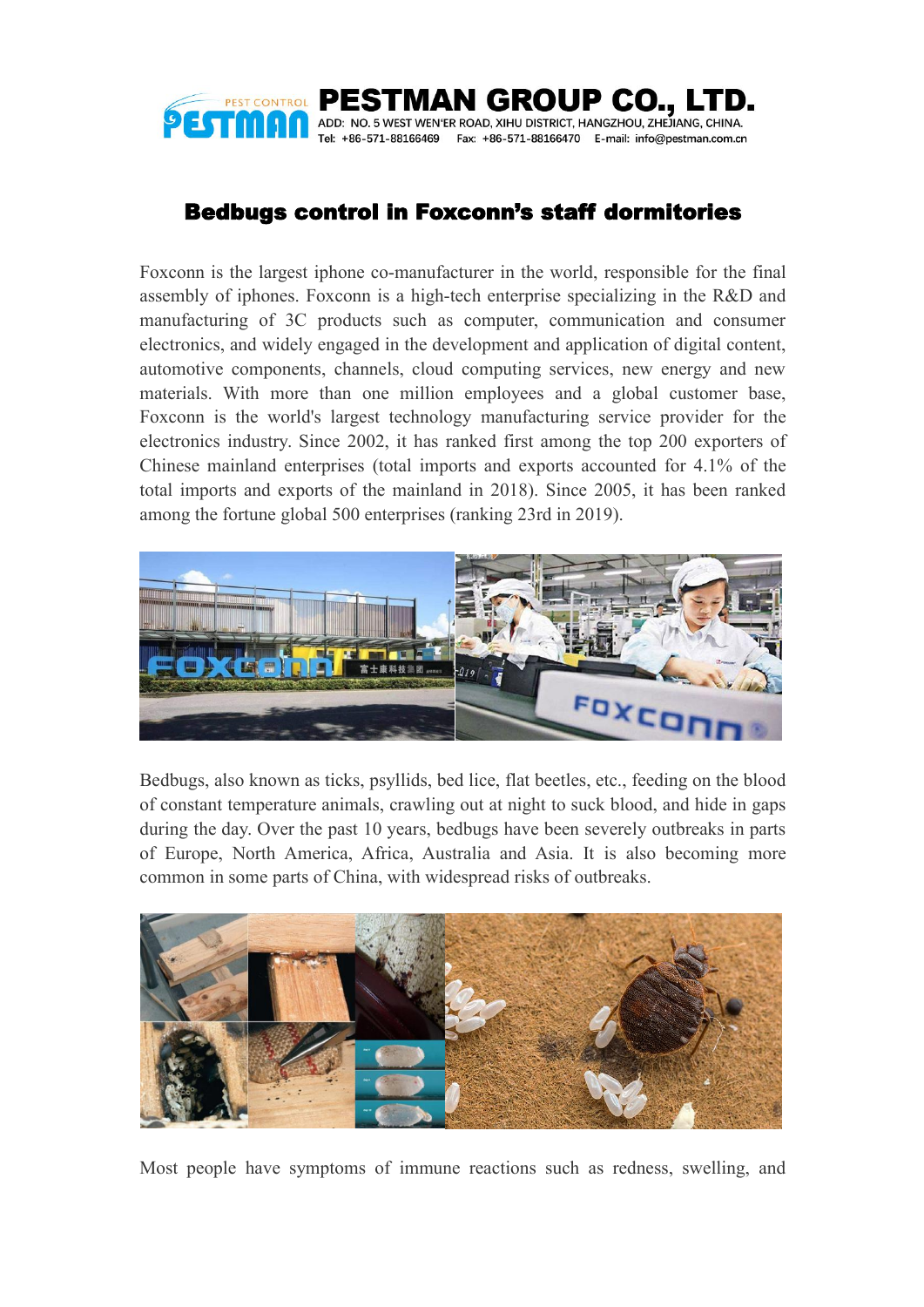

itching after being bitten by bedbugs. Bedbugs can cause anxiety and insomnia. Foxconn's staff dormitories are plagued by bedbugs, and the staffs cannot rest well at night, which seriously affects their normal work during the day.



Foxconn learnt that Pestman Bedbug Killer can be used to prevent and control bedbugs, and planed to have a try. Pestman Bedbug Killer is white powder and odorless. Its main active ingredient is used to kill parasites in animals' body. It is a highly effective product that can kill adult bugs, larvae and eggs. When the bed bug touches the powder, it loses its crawling ability and slowly starves to death. The product has the characteristics of quick effect, long lasting effective time and safety to human. Within 4 day after the application, the bedbugs begin to die, and after  $10 \sim 20$ days, all bedbugs in the room are killed. One-time application will be effective for nearly one year. The product is safe for humans and animals, non-irritating, non-allergenic, non-toxic and harmless to human body surface or skin. Pestman Bedbug Killer can also be used to control mites, fleas and lice, etc.



In February 2019, the local PCO company treated more than 350 Foxconn's staff dormitories with about 3,000 bedswith Pestman Bedbug Killer. During the treatment, first remove the sheets, pillowcases and quilts for cleaning, and then spray the powder into the gaps between the bedboards in the dormitories, the joints between the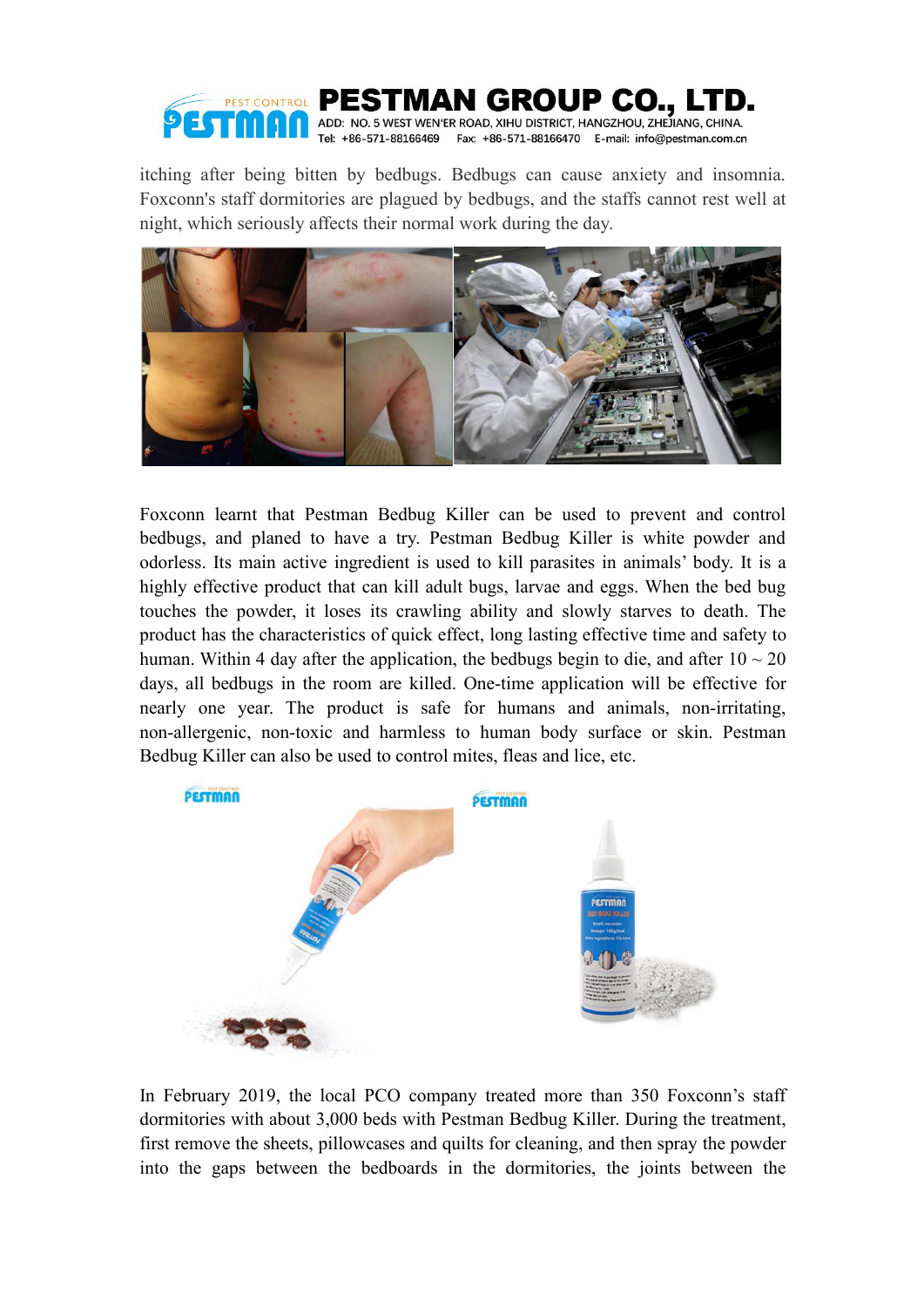

bedboards and bedsteads, the gaps on the walls and the closet, the contact points between the foot of the bed and the floor, electrical sockets on the wall, etc. The PCO staffs applicate 20-30 grams Pestman Bedbug Killer powder for each bed. So far, no traces of bedbugs have been found in Foxconn's staff dormitories.



Certified by **Urban Insect Committee of The Entomological Society of China**: Pestman Bedbug Killer can effectively prevent and control the bedbug harm in Foxconn's staff dormitories, with significant efficacy and long duration.